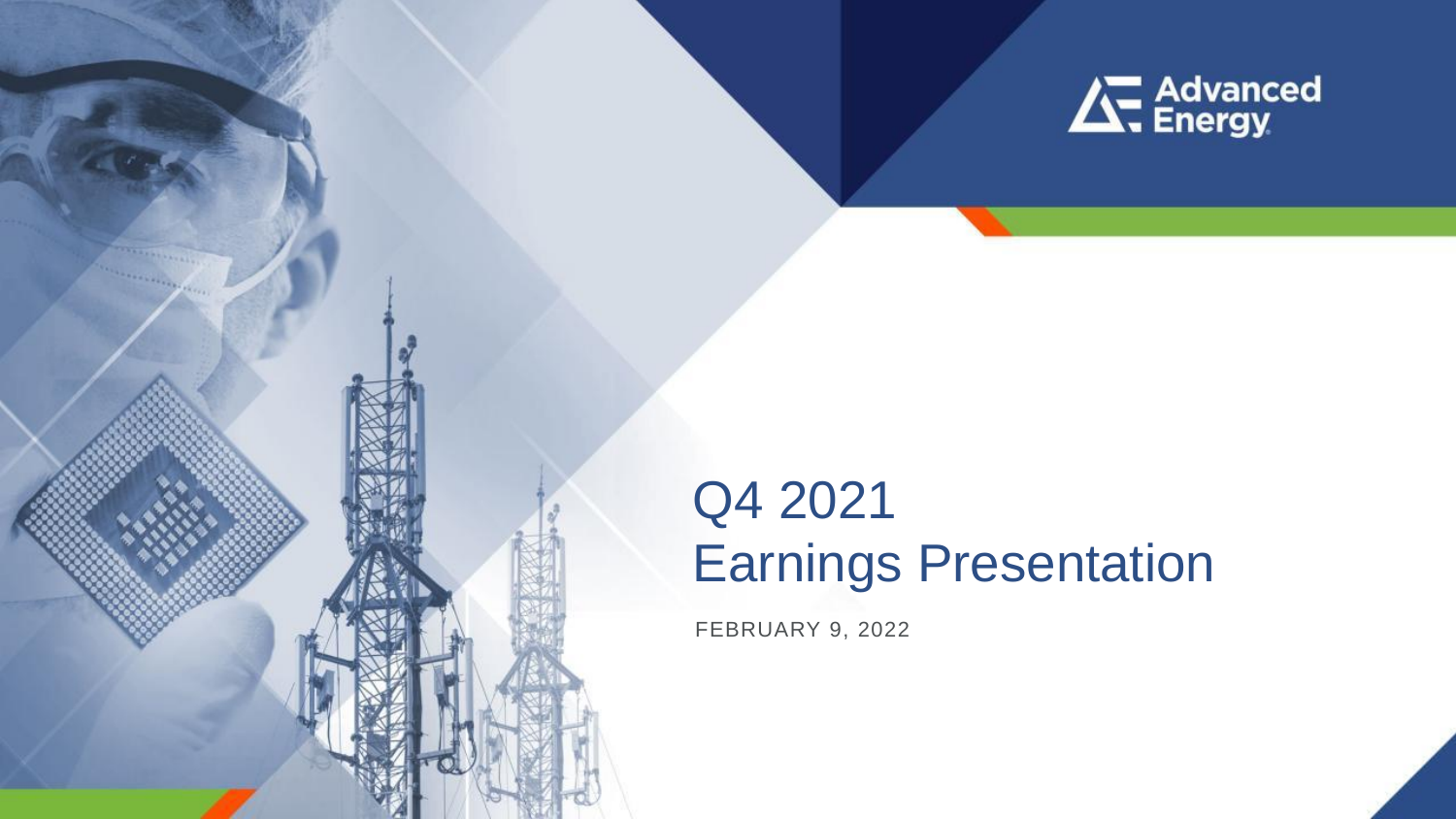#### SAFE HARBOR

The company's guidance with respect to anticipated financial results for future periods, potential future growth and profitability, future business mix, expectations regarding future market trends, future performance within specific markets and other statements herein that are not historical information are forward-looking statements and are subject to the Safe Harbor provision of the U.S. Private Securities Litigation Reform Act of 1995. Forward-looking statements are subject to known and unknown risks and uncertainties that could cause actual results to differ materially from those expressed or implied by such statements. These risks are described in Advanced Energy's Form 10-K, Form 10-Q and other reports and statements filed with the Securities and Exchange Commission (SEC). These reports and statements are available on the SEC's website at www.sec.gov. Copies may also be obtained from our Investors page at ir.advancedenergy.com. Forward-looking statements are based on information available to the company on the date of this presentation. Aspirational goals and targets discussed in the presentation materials should not be interpreted as guidance. The company assumes no obligation to update the information in this presentation.

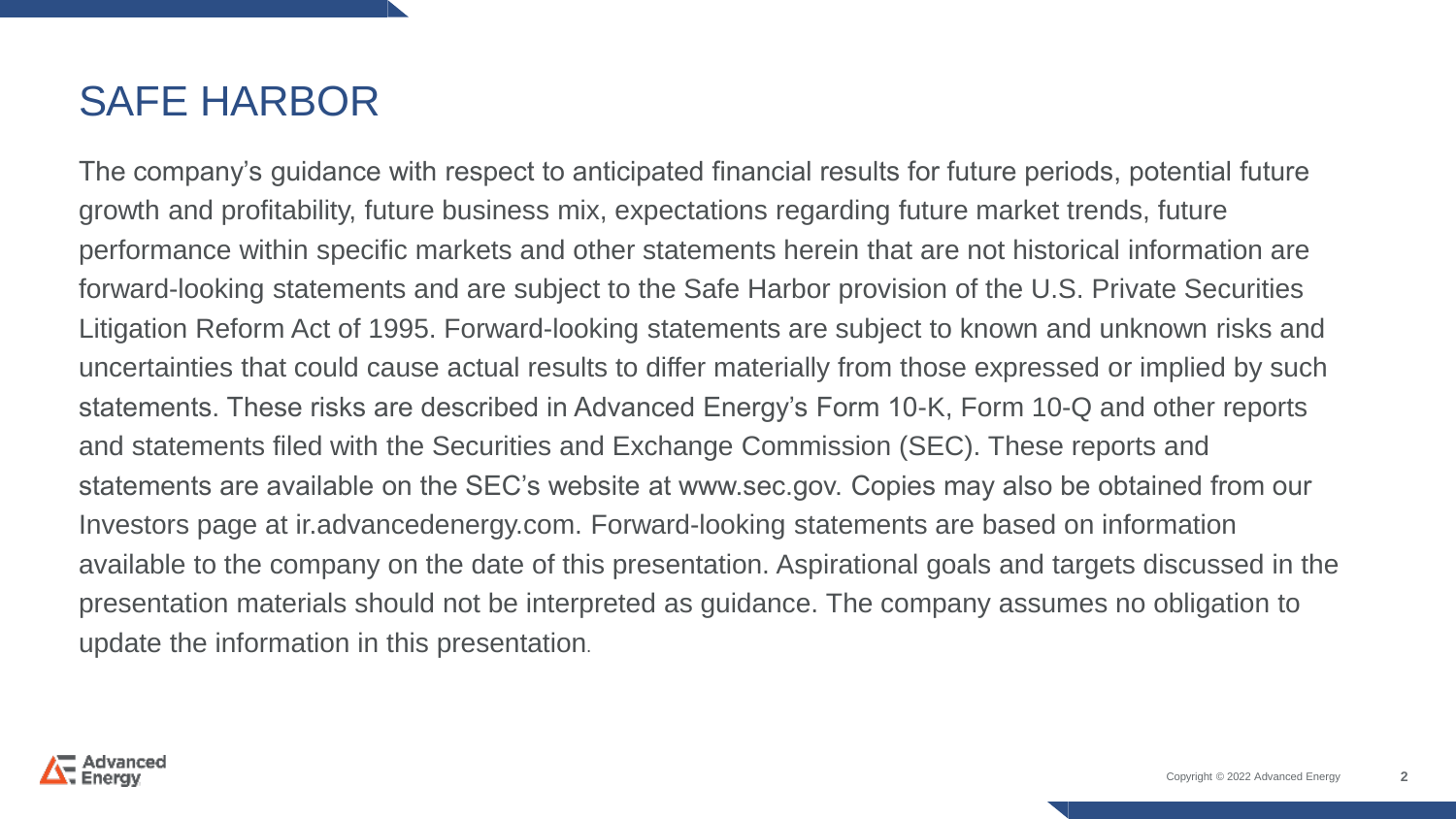### Q4 2021 AND FULL YEAR 2021 SUMMARY

- **Q4 2021 results surpassed high end of guidance ranges**
	- $-$  Revenue of \$397 million was a quarterly record; non-GAAP<sup>(1)</sup> earnings were \$1.36 per share
	- ‒ Q4 performance highlights our ability to quickly turn incremental parts into revenue upside
	- ‒ 2021 revenue was a record \$1.46 billion, with record Semi, Industrial & Medical and Service revenues
- **Supply chain environment remains dynamic**
	- ‒ Supply of critical ICs on mature nodes is most constrained
	- ‒ Expect improvement in 2H 2022 as new capacity comes online, and requalification efforts take effect

#### • **Strong demand to drive revenue upside and unlock pent up earnings potential**

- ‒ Demand remains exceptionally strong, highlighted by record backlog of \$928 million, up 20% Q/Q
- ‒ Continue to believe we can deliver >\$6.00 per share annualized earnings as supply normalizes

#### • **Remain focused on accelerating execution of long-term growth strategies**

- Launched seven new products during Q4 2021
- ‒ Reorganized teams to increase speed, improve new product output and accelerate design wins
- ‒ Strengthened our operations and supply chain organization



10 kW Ascent<sup>®</sup> SMS AP power supply for semiconductor PVD and solar cell manufacturing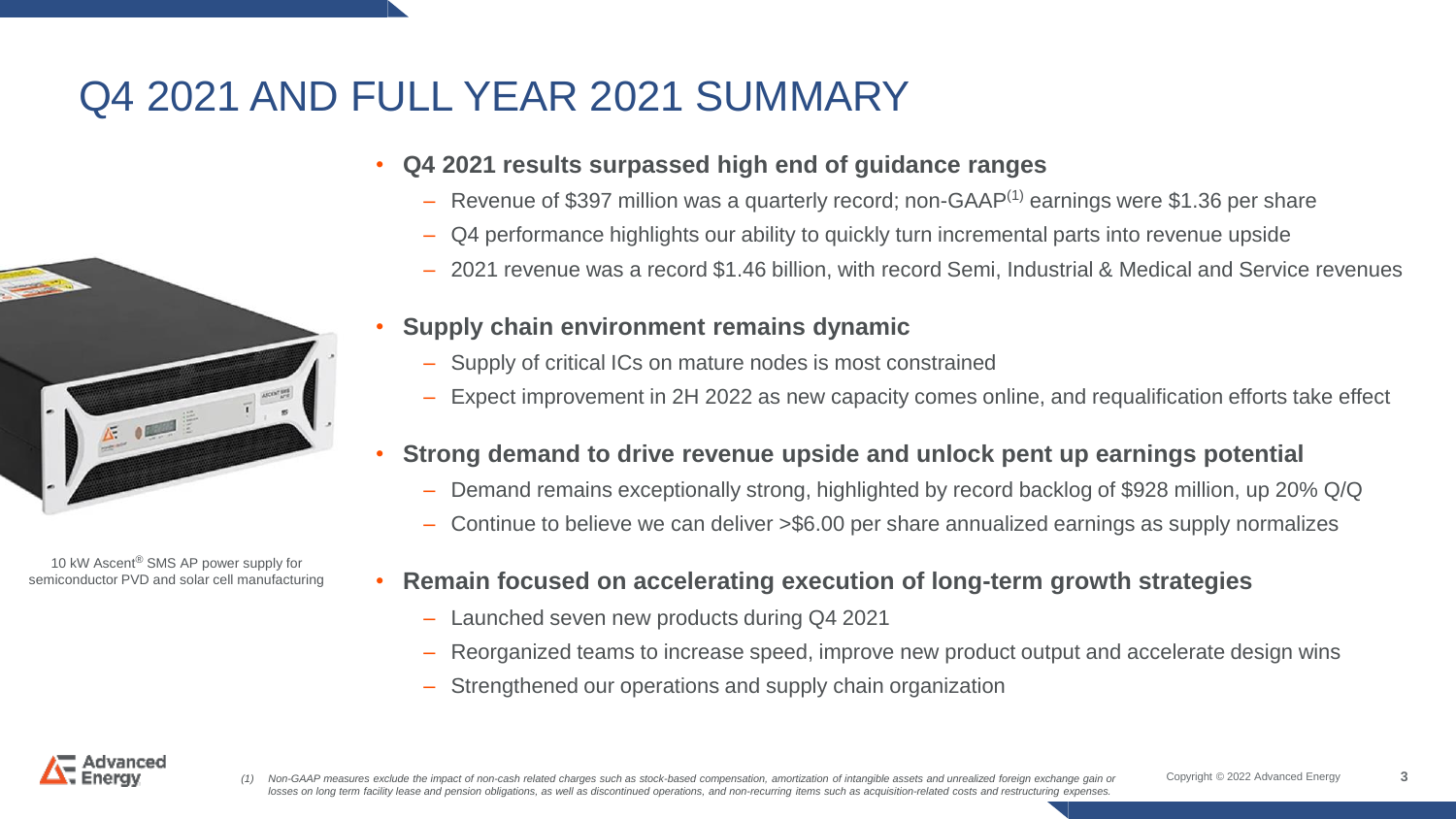### STRONG RESULTS ON IMPROVED COMPONENT AVAILABILITY



**\$179M, up 3.4% Q/Q**

- Achieved record semi revenue for 2021 and grew 76% over 2 years
- Launched 3 new products with advanced control capabilities
- Won multiple design slots with our high voltage, critical sensing and embedded power products



#### **\$99M, up 22% Q/Q**

- Reached record I&M revenues for both Q4 and full year 2021
- Launched 3 new Industrial and Medical products
- Secured design wins in medical, T&M, horticulture and solar cell manufacturing



#### **\$80M, up 29% Q/Q**

- Delivered revenue above expectation on improved parts availability
- Continued supply constraints to pace growth in this market
- Launched next-gen 48V power shelf with 97% efficiency and industry-leading density



TELECOM & **NETWORKING** 

#### **\$39M, up 31% Q/Q**

- Accelerated 5G infrastructure investment
- Limited by supply of critical ICs in near-term
- Continued to win high value designs as we execute our profitable growth strategy

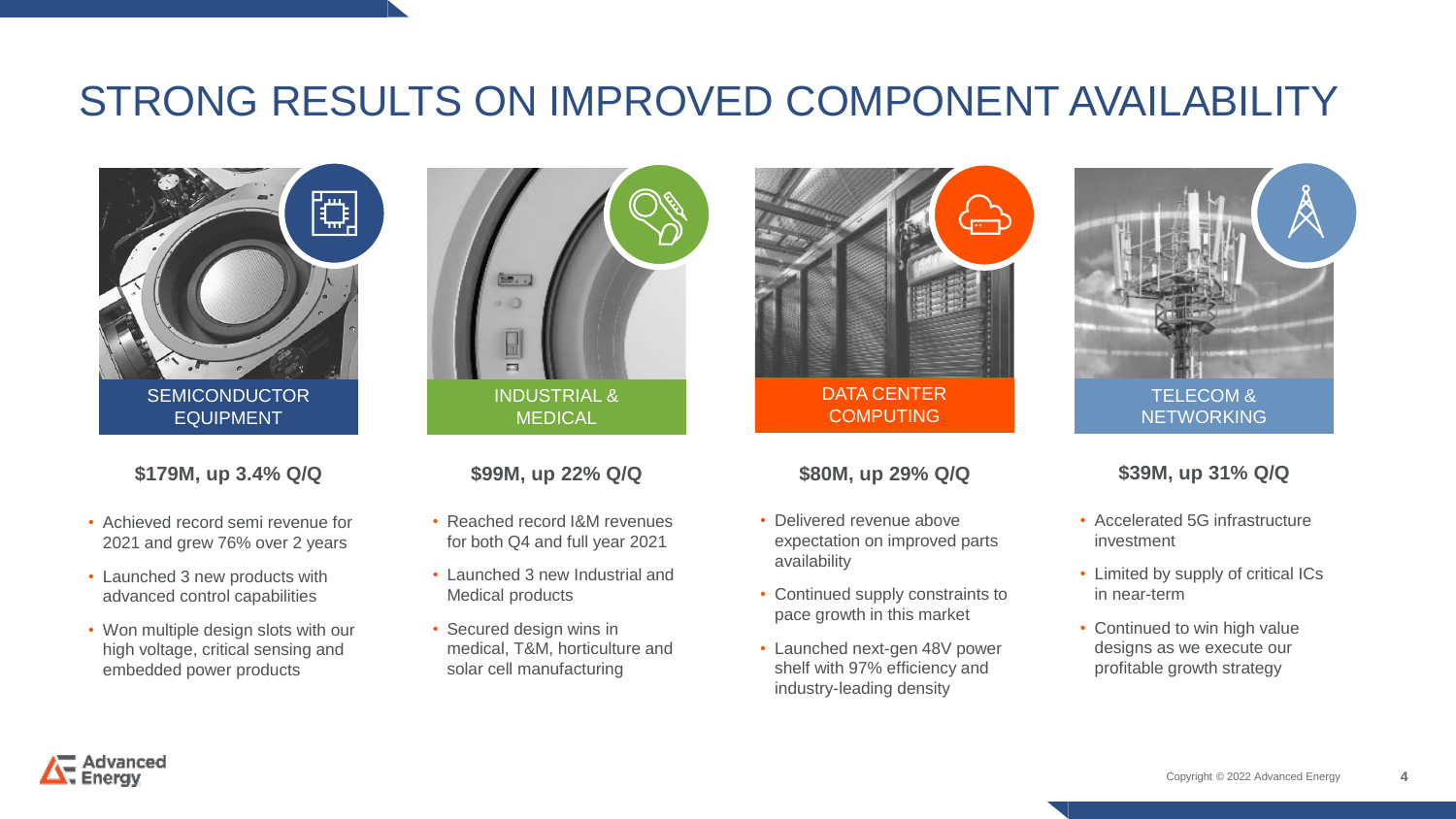#### Q4 2021 FINANCIAL HIGHLIGHTS





*\* Non-GAAP measures exclude the impact of non-cash related charges such as stock-based compensation, amortization of intangible assets and unrealized foreign exchange gain or losses on long term facility lease and pension obligations, as well as discontinued operations, and non-recurring items such as acquisition-related costs and restructuring expenses.*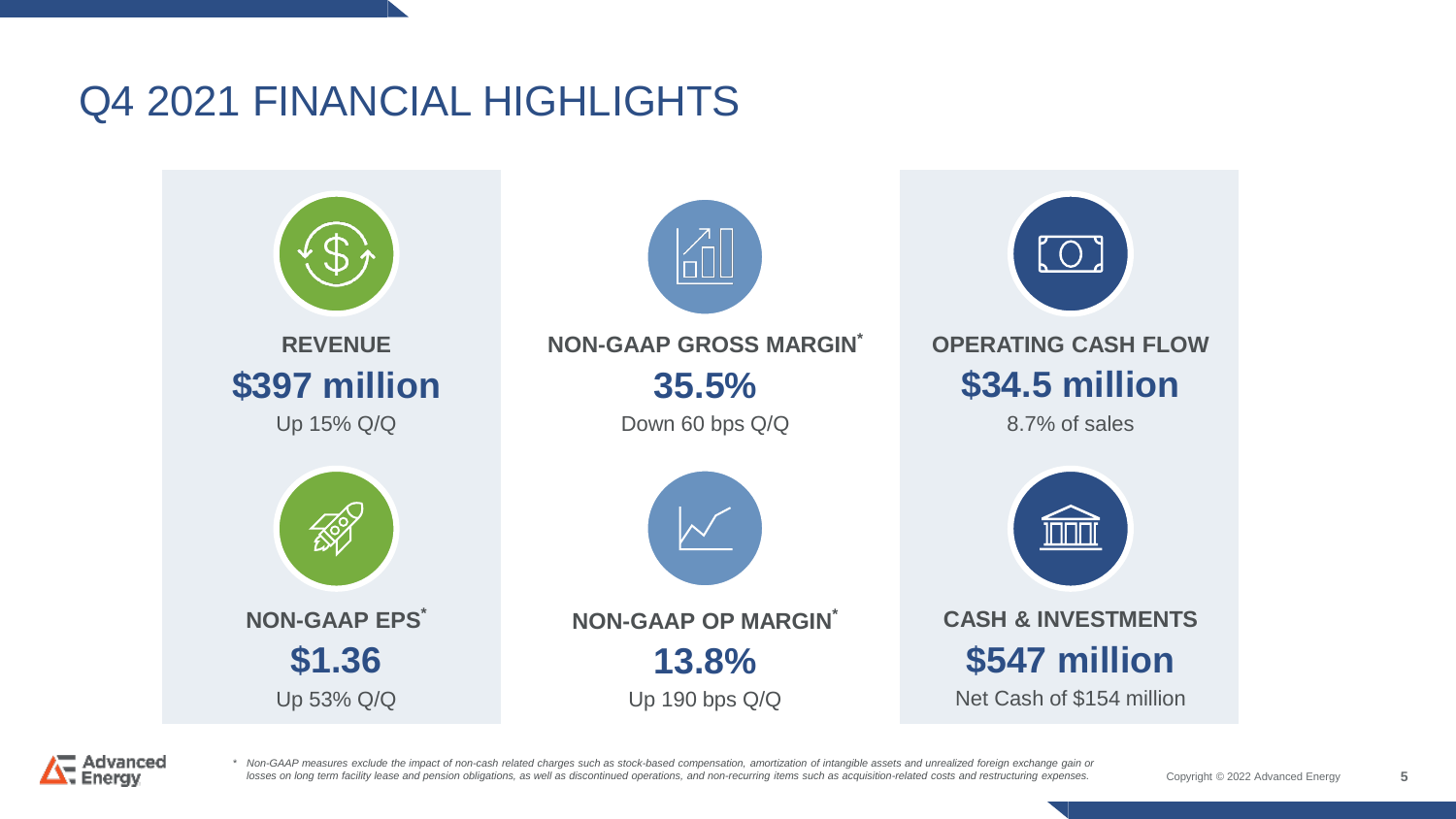## Q4 AND 2021 REVENUE BY MARKET

| (figures in \$ millions)        | Q4 2021 | Q3 2021 | Q4 2020 | Q/Q   | <b>Y/Y</b> | 2021      | 2020      | <b>Y/Y</b> |
|---------------------------------|---------|---------|---------|-------|------------|-----------|-----------|------------|
| <b>Semiconductor Equipment</b>  | \$179.3 | \$173.4 | \$165.8 | 3.4%  | 8.2%       | \$710.2   | \$611.9   | 16.1%      |
| <b>Industrial &amp; Medical</b> | \$98.8  | \$80.8  | \$93.8  | 22.2% | 5.3%       | \$341.2   | \$313.6   | 8.8%       |
| <b>Data Center Computing</b>    | \$80.1  | \$62.2  | \$65.3  | 28.7% | 22.6%      | \$270.9   | \$322.5   | $-16.0%$   |
| <b>Telecom &amp; Networking</b> | \$38.7  | \$29.6  | \$46.1  | 30.8% | $-16.0%$   | \$133.7   | \$167.8   | $-20.3%$   |
| <b>Total Revenue</b>            | \$396.9 | \$346.1 | \$371.0 | 14.7% | 7.0%       | \$1,456.0 | \$1,415.8 | 2.8%       |

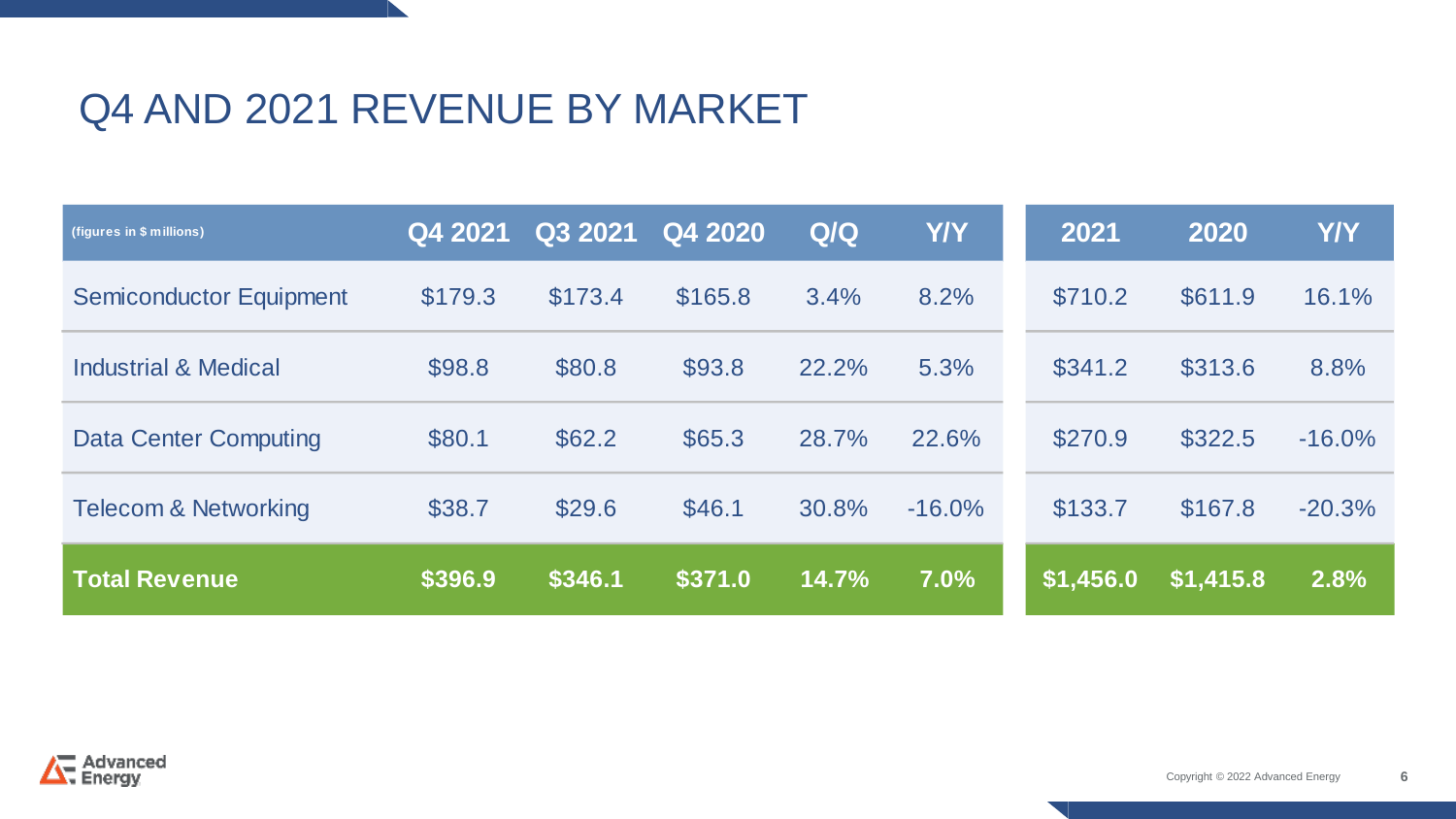## Q4 AND 2021 INCOME STATEMENTS

| (figures in \$ millions, except percentage & EPS)   | Q4 2021 | Q3 2021 | Q4 2020 | Q/Q   | <b>Y/Y</b> | 2021      | 2020      | <b>Y/Y</b> |
|-----------------------------------------------------|---------|---------|---------|-------|------------|-----------|-----------|------------|
| Revenue                                             | \$396.9 | \$346.1 | \$371.0 | 14.7% | 7.0%       | \$1,456.0 | \$1,415.8 | 2.8%       |
| GAAP gross margin                                   | 35.2%   | 34.7%   | 39.2%   |       |            | 36.6%     | 38.3%     |            |
| <b>GAAP</b> operating expenses                      | \$97.5  | \$95.8  | \$89.8  | 1.8%  | 8.7%       | \$380.6   | \$365.8   | 4.0%       |
| <b>GAAP</b> operating margin from<br>continuing ops | 10.6%   | $7.0\%$ | 15.0%   |       |            | 10.4%     | 12.4%     |            |
| <b>GAAP EPS from continuing ops</b>                 | \$1.05  | \$0.55  | \$1.09  | 90.9% | $-3.7%$    | \$3.51    | \$3.51    | 0.0%       |
| Non-GAAP <sup>*</sup> gross margin                  | 35.5%   | 36.1%   | 39.5%   |       |            | 37.3%     | 39.0%     |            |
| Non-GAAP <sup>*</sup> operating expenses            | \$86.1  | \$83.6  | \$76.9  | 3.0%  | 11.9%      | \$331.8   | \$308.4   | 7.6%       |
| Non-GAAP <sup>*</sup> operating margin              | 13.8%   | 11.9%   | 18.7%   |       |            | 14.5%     | 17.2%     |            |
| Non-GAAP* EPS                                       | \$1.36  | \$0.89  | \$1.49  | 52.8% | $-8.7%$    | \$4.78    | \$5.23    | $-8.6%$    |



*\* Non-GAAP measures exclude the impact of non-cash related charges such as stock-based compensation, amortization of intangible assets and unrealized foreign exchange gain or losses on long term facility lease and pension obligations, as well as discontinued operations, and non-recurring items such as acquisition-related costs and restructuring expenses.*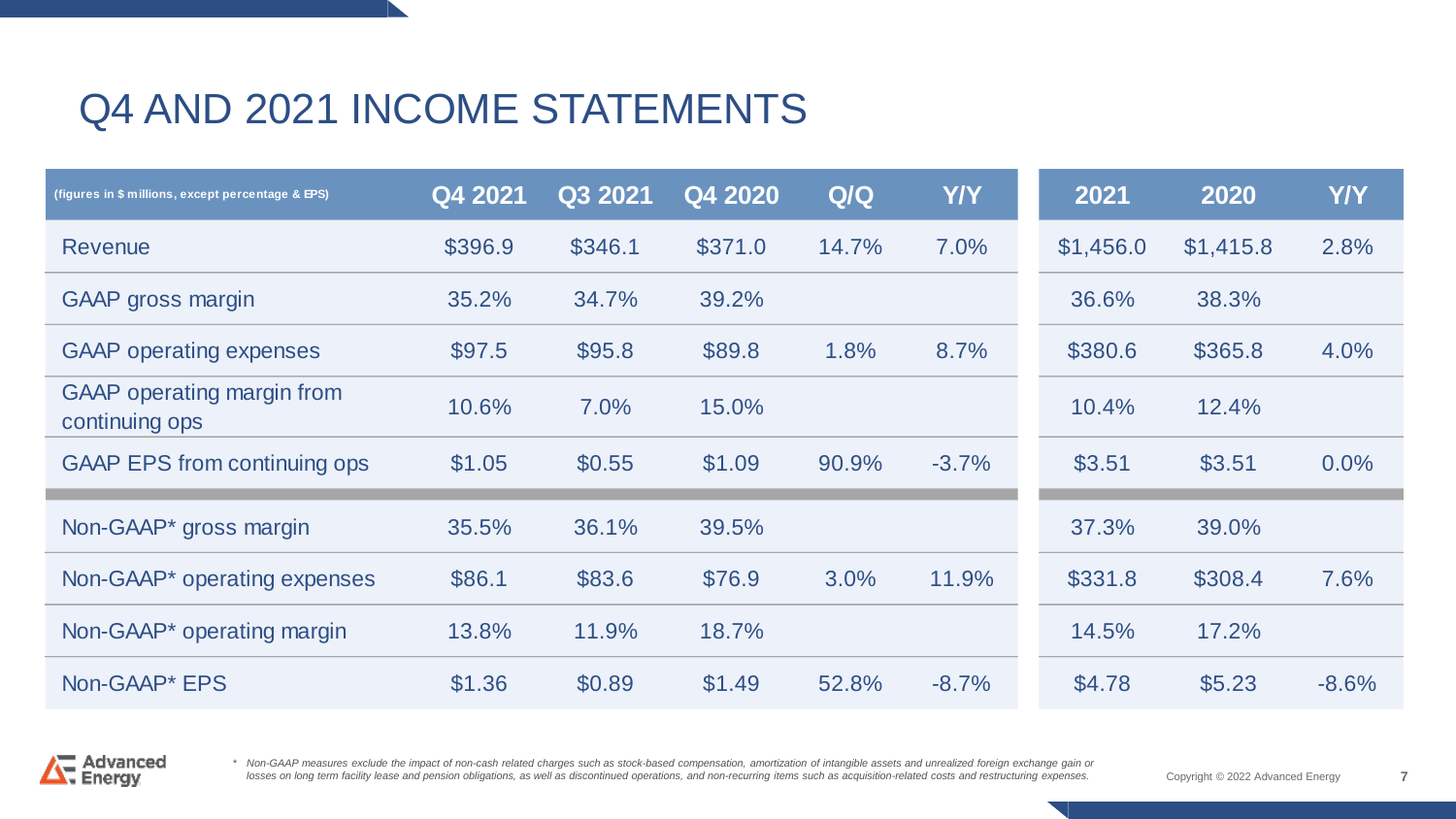## Q4 2021 BALANCE SHEET & CASH FLOW

- Cash and investments decreased 1% to \$547 million
	- Net cash up slightly to \$154 million
- Receivables increased to \$237 million
	- DSO improved to 54 days
- Inventory decreased slightly to \$338 million
	- ‒ Turns were 3.1 times
- Operating cash flow from continuing operations was \$34.5 million
- Repurchased \$21.5 million of stock
	- ‒ Average price of \$85.12 per share

| (figures in \$ millions)             | Q4 2021   | Q3 2021   | Q4 2020   |
|--------------------------------------|-----------|-----------|-----------|
| Cash &<br>Investments                | \$546.7   | \$550.8   | \$483.0   |
| <b>Accounts</b><br><b>Receivable</b> | \$237.2   | \$220.1   | \$235.2   |
| Inventory                            | \$338.4   | \$341.5   | \$221.3   |
| <b>Total Assets</b>                  | \$1,817.3 | \$1,832.1 | \$1,647.7 |
| <b>Total Debt</b>                    | \$392.7   | \$397.6   | \$322.0   |
| <b>Liabilities</b>                   | \$945.8   | \$990.3   | \$832.3   |
| Shareholders'<br><b>Equity</b>       | \$871.5   | \$841.8   | \$815.3   |

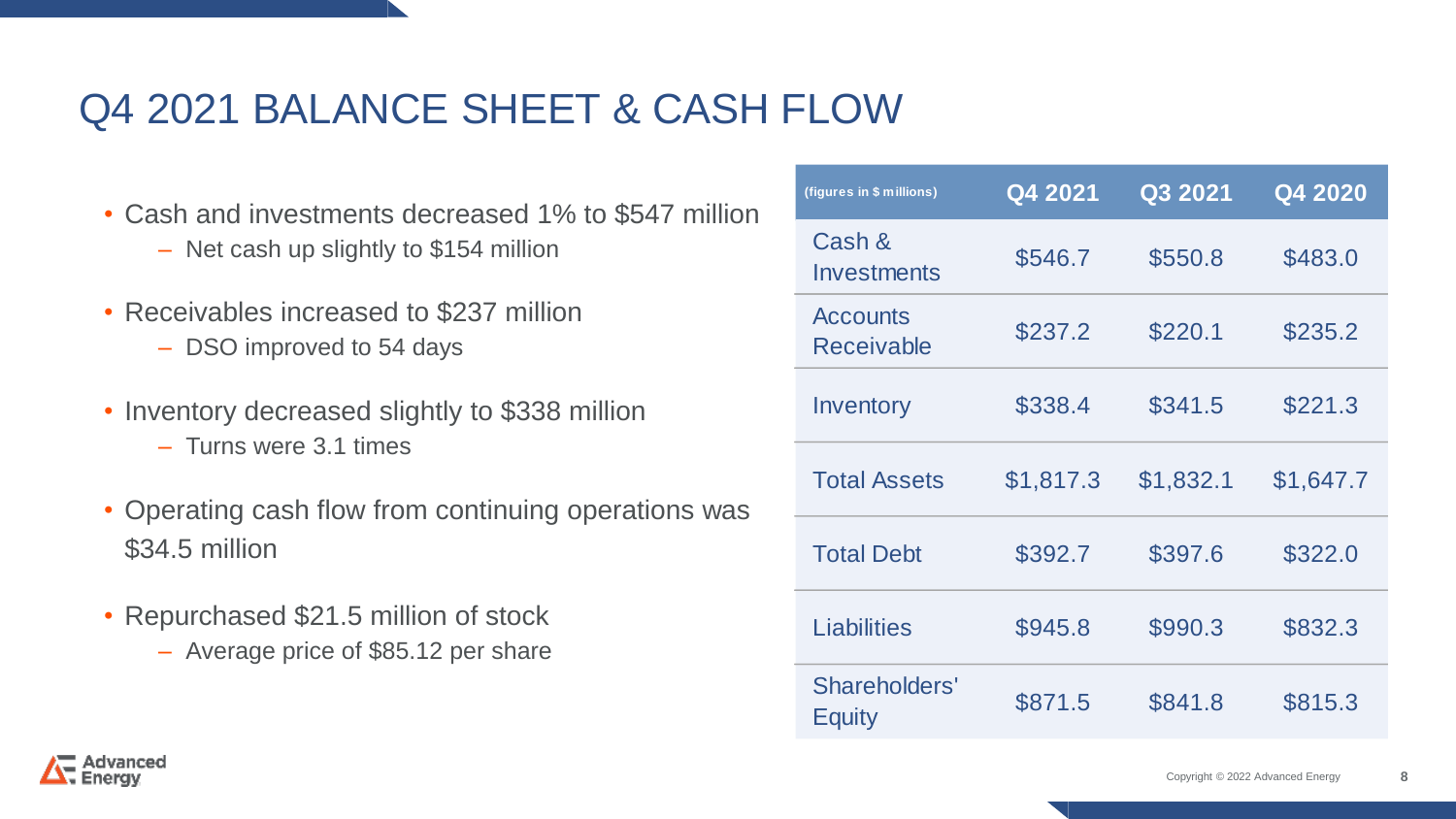### Q1 2022 GUIDANCE

|                                            | Q1 2022           |
|--------------------------------------------|-------------------|
| Revenue                                    | $$360M +/- $20M$  |
| <b>GAAP EPS from continuing operations</b> | $$0.61 +/- $0.25$ |
| Non-GAAP* EPS                              | $$0.94 +/- $0.25$ |



*\* Non-GAAP measures exclude the impact of non-cash related charges such as stock-based compensation, amortization of intangible assets and unrealized foreign exchange gain or losses on long term facility lease and pension obligations, as well as discontinued operations, and non-recurring items such as acquisition-related costs and restructuring expenses.*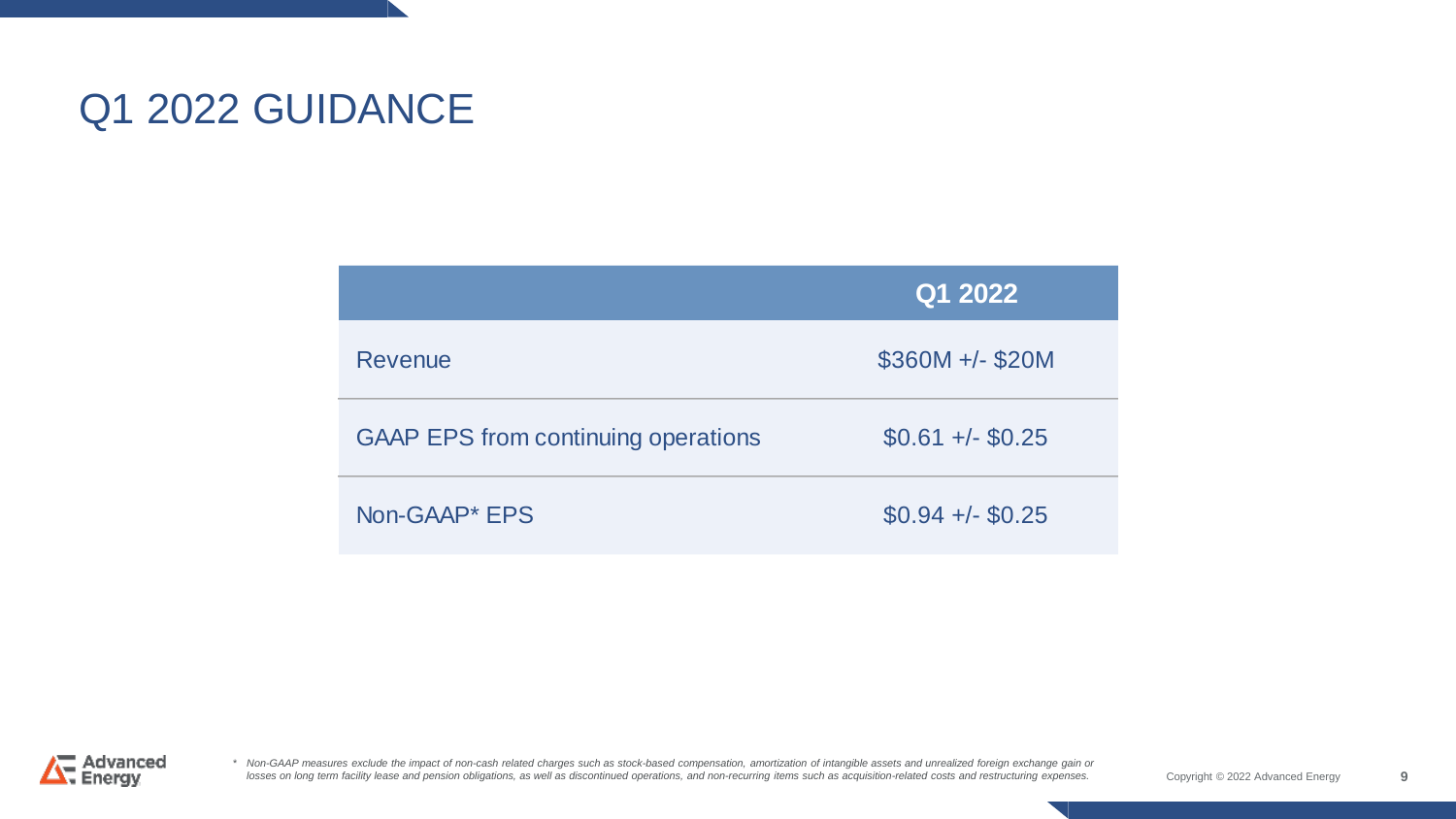#### NON-GAAP MEASURES

Advanced Energy's non-GAAP measures exclude the impact of non-cash related charges such as stock-based compensation, amortization of intangible assets, and unrealized foreign exchange gain or loss on long-term facility lease and pension obligations, as well as discontinued operations and non-recurring items such as acquisition-related costs and restructuring expenses. The non-GAAP measures included in this release are not in accordance with, or an alternative for, similar measures calculated under generally accepted accounting principles and may be different from non-GAAP measures used by other companies. In addition, these non-GAAP measures are not based on any comprehensive set of accounting rules or principles. Advanced Energy believes that these non-GAAP measures provide useful information to management and investors to evaluate business performance without the impacts of certain non-cash charges and other cash charges which are not part of the company's usual operations. The company uses these non-GAAP measures to assess performance against business objectives, make business decisions, develop budgets, forecast future periods, assess trends and evaluate financial impacts of various scenarios. In addition, management's incentive plans include these non-GAAP measures as criteria for achievements. Additionally, the company believes that these non-GAAP measures, in combination with its financial results calculated in accordance with GAAP, provide investors with additional perspective. While some of the excluded items may be incurred and reflected in the company's GAAP financial results in the foreseeable future, the company believes that the items excluded from certain non-GAAP measures do not accurately reflect the underlying performance of its continuing operations for the period in which they are incurred. The use of non-GAAP measures has limitations in that such measures do not reflect all of the amounts associated with the company's results of operations as determined in accordance with GAAP, and these measures should only be used to evaluate the company's results of operations in conjunction with the corresponding GAAP measures. Please refer to the Form 8 K regarding this release furnished today to the Securities and Exchange Commission.

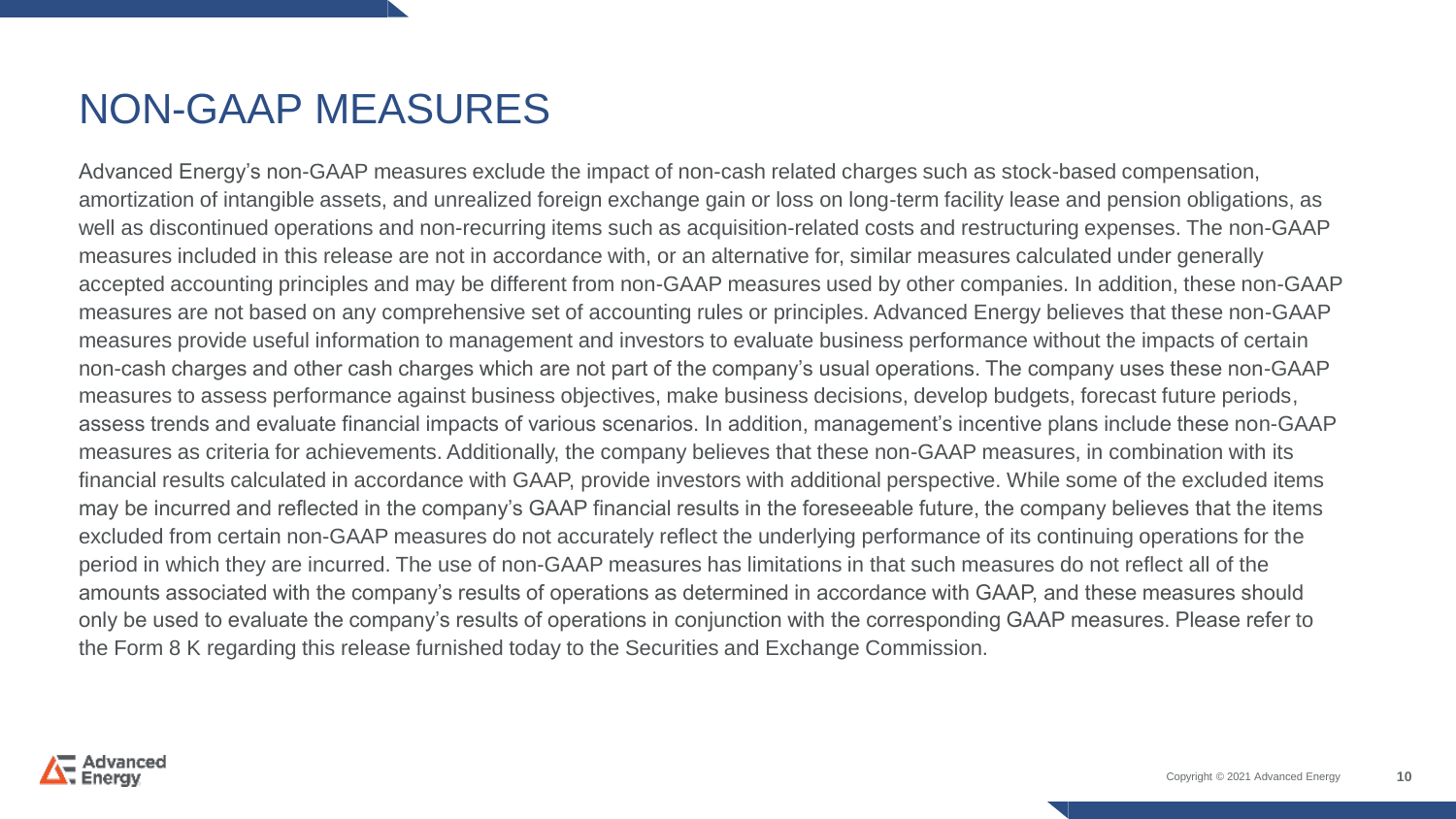## NON-GAAP\* RECONCILIATION

#### **Reconciliation of Non-GAAP measure**

**- operating expenses and operating** 

| income. excluding certain item: |  |
|---------------------------------|--|
|                                 |  |

| income, excluding certain items          |              | <b>Three Months Ended</b> | <b>Year Ended</b> |           |              |  |
|------------------------------------------|--------------|---------------------------|-------------------|-----------|--------------|--|
|                                          |              | December 31,              | September 30,     |           | December 31, |  |
|                                          | 2021         | 2020                      | 2021              | 2021      | 2020         |  |
| Gross profit from continuing operations, |              |                           |                   |           |              |  |
| as reported                              | \$139,747    | \$145,549                 | \$<br>120,039     | \$532,322 | \$541,869    |  |
| Adjustments to gross profit:             |              |                           |                   |           |              |  |
| Stock-based compensation                 | (19)         | 122                       | 218               | 764       | 567          |  |
| Facility expansion, relocation costs     |              |                           |                   |           |              |  |
| and other                                | 997          | 741                       | 1,357             | 6,189     | 4,349        |  |
| Acquisition-related costs                | 234          | 25                        | 3,259             | 3,585     | 5,381        |  |
| Non-GAAP gross profit                    | 140,959      | 146,437                   | 124,873           | 542,860   | 552,166      |  |
| Non-GAAP gross margin                    | 35.5%        | 39.5%                     | 36.1%             | 37.3%     | 39.0%        |  |
|                                          |              |                           |                   |           |              |  |
| Operating expenses from continuing       |              |                           |                   |           |              |  |
| operations, as reported                  | 97,537       | 89,764                    | 95,830            | 380,641   | 365,846      |  |
| Adjustments:                             |              |                           |                   |           |              |  |
| Amortization of intangible assets        | (5, 556)     | (5,065)                   | (5,607)           | (22,060)  | (20, 129)    |  |
| Stock-based compensation                 | (2,939)      | (2, 483)                  | (3,456)           | (14,975)  | (11, 705)    |  |
| Acquisition-related costs                | (679)        | 387                       | (1,768)           | (6, 803)  | (10, 209)    |  |
| Facility expansion, relocation costs     |              |                           |                   |           |              |  |
| and other                                | (17)         | (443)                     | (98)              | (229)     | (2,213)      |  |
| Restructuring charges                    | (2,231)      | (5,226)                   | (1, 272)          | (4, 752)  | (13, 166)    |  |
| Non-GAAP operating expenses              | 86,115       | 76,934                    | 83,629            | 331,822   | 308,424      |  |
| Non-GAAP operating income                | \$<br>54,844 | 69,503<br>\$              | \$<br>41,244      | \$211,038 | \$243,742    |  |
| Non-GAAP operating margin                | 13.8%        | 18.7%                     | 11.9%             | 14.5%     | 17.2%        |  |

| <b>Reconciliation of Non-GAAP measure -</b><br>income excluding certain items      |          | <b>Three Months Ended</b>     |    |         |           | Year Ended   |
|------------------------------------------------------------------------------------|----------|-------------------------------|----|---------|-----------|--------------|
|                                                                                    |          | December 31,<br>September 30, |    |         |           | December 31. |
|                                                                                    | 2021     | 2020                          |    | 2021    | 2021      | 2020         |
| Income from continuing operations, less<br>non-controlling interest, net of income |          |                               |    |         |           |              |
| taxes                                                                              | \$39,753 | \$41,841                      | S  | 21,041  | \$134,663 | \$135,096    |
| Adjustments:                                                                       |          |                               |    |         |           |              |
| Amortization of intangible assets                                                  | 5,556    | 5,065                         |    | 5,607   | 22,060    | 20,129       |
| Acquisition-related costs                                                          | 913      | (362)                         |    | 5,027   | 10,388    | 15,590       |
| Facility expansion, relocation costs, and                                          |          |                               |    |         |           |              |
| other                                                                              | 1,014    | 1,184                         |    | 1,455   | 6,418     | 6,562        |
| Restructuring charges                                                              | 2,231    | 5,226                         |    | 1,272   | 4,752     | 13,166       |
| Unrealized foreign currency (gain) loss                                            | (134)    | 3,786                         |    | (2,092) | (3, 543)  | 8,384        |
| Acquisition-related costs and other                                                |          |                               |    |         |           |              |
| included in other income (expense), net                                            | (3,093)  | 90                            |    | (79)    | (2, 186)  | 716          |
| Tax effect of non-GAAP adjustments                                                 | 3,017    | (1,532)                       |    | (1,036) | (1,346)   | (7,611)      |
| Non-GAAP income, net of income taxes,                                              |          |                               |    |         |           |              |
| excluding stock-based compensation                                                 | 49,257   | 55,298                        |    | 31,195  | 171,206   | 192,032      |
| Stock-based compensation, net of taxes                                             | 2,233    | 1,993                         |    | 2,811   | 12,042    | 9,418        |
| Non-GAAP income, net of income taxes                                               | \$51,490 | \$57,291                      | \$ | 34,006  | \$183,248 | \$201,450    |

#### **Reconciliation of non-GAAP measure per share earnings excluding certain items Three Months Ended Year Ended**

| December 31, |      |      |      |      |        |               |           |      |              |
|--------------|------|------|------|------|--------|---------------|-----------|------|--------------|
|              |      |      |      |      | 2021   |               |           |      | 2020         |
|              |      |      |      |      |        |               |           |      |              |
|              | 1.05 |      |      |      |        |               | 3.51      |      | 3.51         |
|              |      |      |      |      |        |               |           |      |              |
|              |      |      |      |      |        |               |           |      |              |
|              | 0.31 |      | 0.40 |      | 0.34   |               | 1.27      |      | 1.72         |
|              | 1.36 |      | 1.49 |      | 0.89   |               | 4.78      |      | 5.23         |
|              |      | 2021 |      | 2020 | 1.09 S | September 30, | $0.55$ \$ | 2021 | December 31. |

*Quarterly results may not sum to year to date due to rounding*